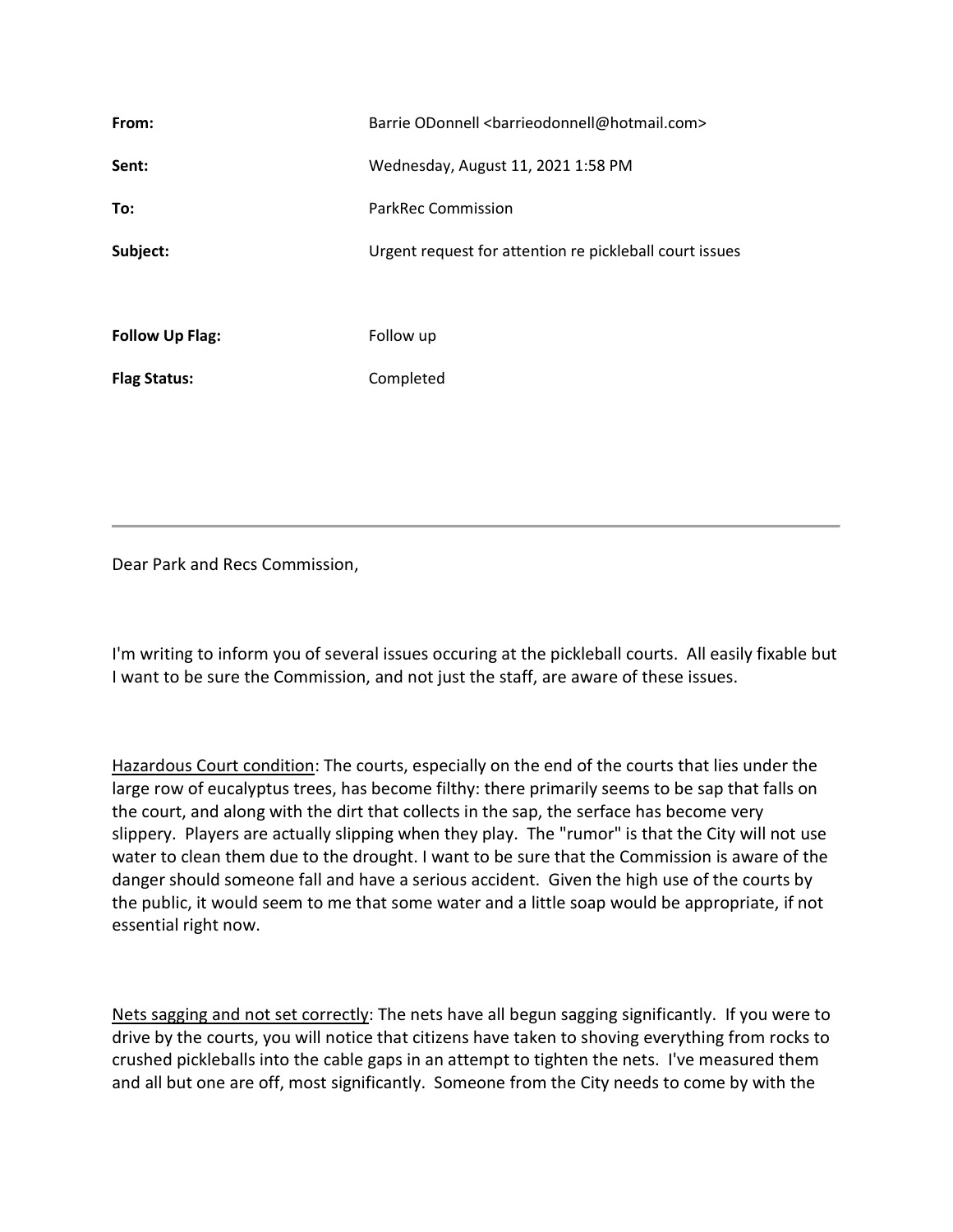tool used to crank the nets tighter. More importantly, why is someone not coming to do this on a regular basis?

Discriminatory Mixed-Use Court Policy: As you may recall you assigned a section of courts to be "mixed use" to be shared by tennis and pickleball. It provides for pickleball priority on weekday mornings, but states that seven days a week after 3pm, tennis has priority. This policy essentially gives pickleball priority during "off peak time", when retired people can come to play, and it forces working people to have to fight to use eight dedicated courts in the evenings. This is not equal access. It reminds me of the old days at golf courses where the reserved men's day was Saturday morning, and the reserved women's day was on a Tuesday morning. The course would say we had equal access, but all of us working women would know this was just giving us "non-peak" time that made it difficult for working women to play. We have the same type of discrimination happening with your current poligy. The City could easily remedy this by splitting the priorities to offer certain evenings to pickleball, and certain evenings to tennis. Doing this would be simple, fair, and allow players to plan for an evening of pickleball without being run off the courts in the middle of their games by tennis players. Without access to evening play, working class people in Palo Alto just don't get equal access to courts.

I hope you will take action on these three issues to ensure optimal, safe and fair play.

Can you also please confirm that this letter is being shared with members of the Commission, and not just with the staff.

Sincerely,

Barrie O'Donnell

3254 Bryant St.